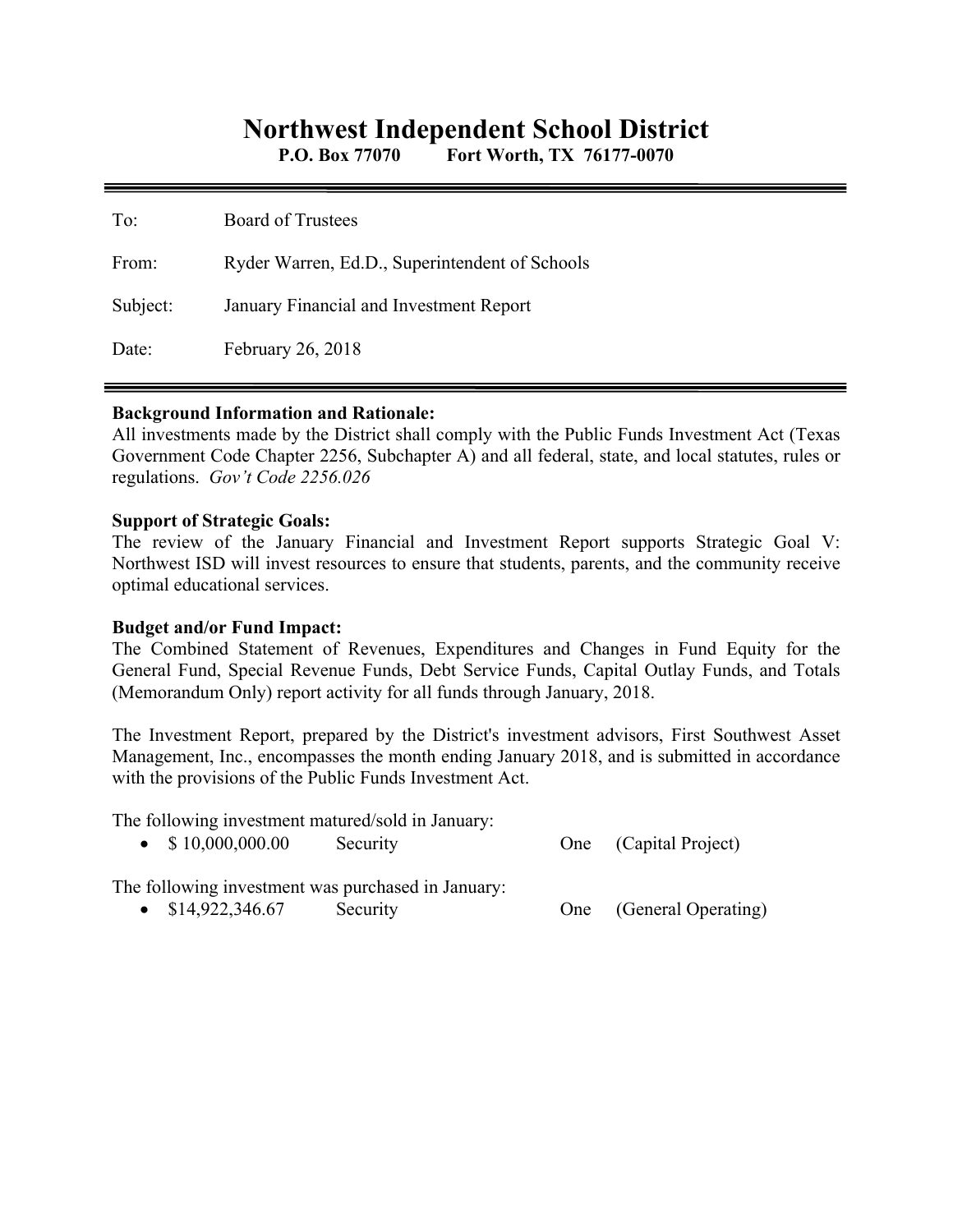Investments for the District's General Fund, Debt Service Funds, Capital Projects Funds, and Internal Service Funds total \$294,360,098.79 as of January 31, 2018.

|                               | Yield           |                     |
|-------------------------------|-----------------|---------------------|
|                               | to              |                     |
| <b>Fund</b>                   | <b>Maturity</b> | <b>Market Value</b> |
| General Fund                  | 1.471%          | \$144,868,911.15    |
| Special Revenue Funds         | 1.063%          | 1,662,837.56        |
| Debt Service Funds            | 1.194%          | 72,079,110.58       |
| <b>Capital Projects Funds</b> | 1.252%          | 58,607,024.12       |
| Capital Projects Funds - AFB  | 1.475%          | 17, 142, 215. 38    |
| Total                         | 1.357%          | \$294,360,098.79    |

Board Policy states that, "The investment portfolio shall be diversified in terms of investment instruments, maturity scheduling, and financial institutions to reduce risk of loss resulting from over concentration of assets in a specific class of investments, specific maturity, or specific issuer."

The District portfolio is diversified in terms of **investment instruments**.



| <b>Portfolio Composition by Security Type</b> |       | <b>Portfolio Composition by Issuer</b> |        |
|-----------------------------------------------|-------|----------------------------------------|--------|
| Local Government Investment Pool              | 29%   | Treasury                               | 41%    |
| Certificates of Deposit                       | $4\%$ | TexPool                                | 29%    |
| <b>Bank Deposit</b>                           | 11%   | <b>FHLB</b>                            | $9\%$  |
| Treasury                                      | 41%   | <b>FNMA</b>                            | $7\%$  |
| <b>Agency Bullet</b>                          | 11%   | Compass                                | $11\%$ |
| Agency Disco                                  | $5\%$ | Woodhaven                              | 3%     |
|                                               |       | Other Issuers                          | $2\%$  |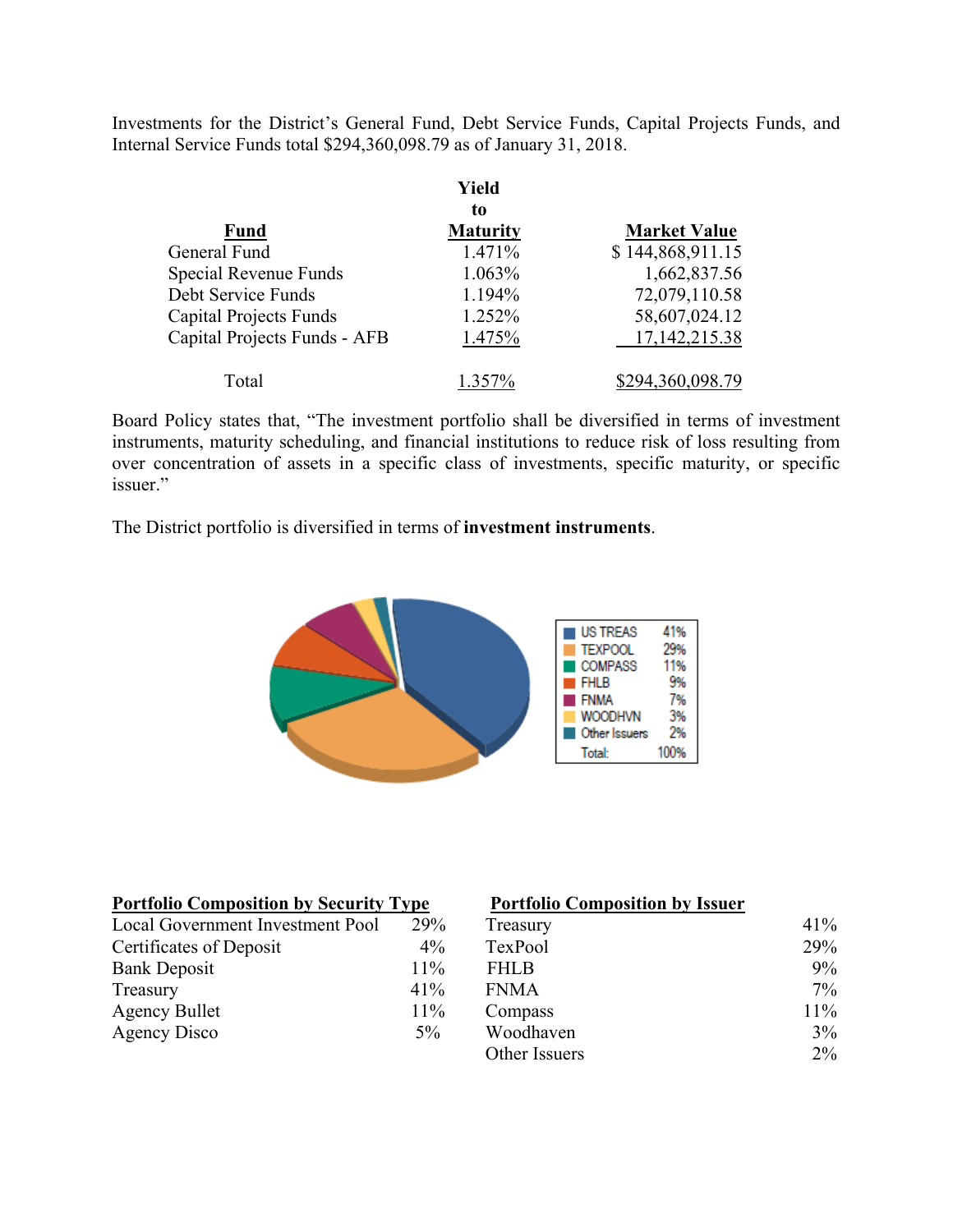

The District portfolio is diversified in terms of **maturity scheduling:** 

## **Maturity Schedule**

| Overnight       | 39%             | \$115,775,059.14 |
|-----------------|-----------------|------------------|
| $0-3$ Months    | 22\%            | \$63,607,711.65  |
| $3 - 6$ Months  | 19%             | \$54,777,780.00  |
| $6 - 12$ Months | 20 <sup>%</sup> | \$60,199,548.00  |

The District portfolio currently outperforms all except the 6-MO CMT **benchmark comparison**.



Note 1: CMT stands for Constant Maturity Treasury. This data is published in Federal Reseve Statistical Release H.15 and represents an average of all actively traded Treasury securities having that time remaining until mat Note 2: Benchmark data for TexPool is the monthly average yield.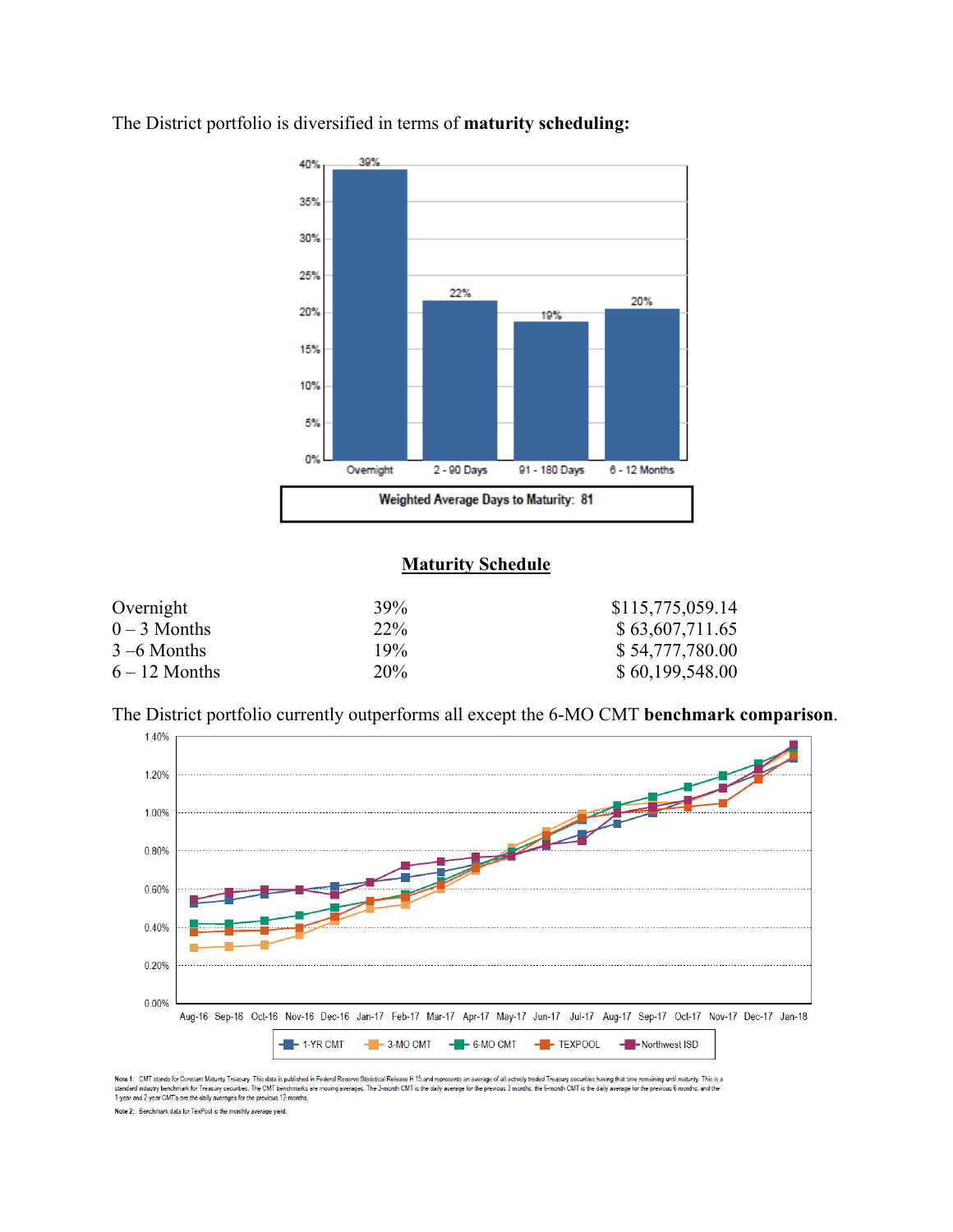

## **Stay the Course**

February 1, 2018

For an entity whose leader has essentially been let go ("You're fired") by the new boss, the Federal Reserve (Fed) is expected to have a smooth transition from Chair Janet Yellen to incoming head Jerome Powell. Down the road, Powell undoubtedly will put his stamp on policy, and probably in the realm of financial regulation. But in the short term, the shift should be like a copilot taking the controls when the pilot needs a break.

Of course, that doesn't happen when the airplane is fighting turbulence. Powell benefits from an improving domestic economy and normalization policy that are going smoothly. We think he will rely on the central bank's "data dependent" approach until he is more comfortable with the new position. After all, he has been on the Fed board for some time (since 2012) and has never dissented from the policy-setting Federal Open Market Committee (FOMC) statement under Yellen or former Chairman Ben Bernanke.

Given the amount of open seats on the FOMC—four now and five if New York Fed president William Dudley retires and the Senate doesn't confirm, or delays the confirmation of, Marvin Goodfriend—Powell might be best served letting the Fed's economic projections (known as the "dot plot") and other expectations do the talking. That the tapering of the balance sheet has begun on a set path will help. The point here is that, in the short term, Powell has the luxury of a supportive structure in place for the transition and, frankly, that he should rely on it. Challenges are on the horizon, including the pace of rate hikes if inflation wakes up—or animal spirits rouse it—and the potential that wages finally take off.

Then there is the debt ceiling issue. While it would seem to be a challenge, we have very few concerns that the government will allow a technical default. We have been down this path before. But that's our strategic outlook; tactically, we are preparing for it by generally avoiding trades in the 4- to 6-week range unless they are slam dunks. Those still exist because the market has no consensus on exactly when the Treasury would run out of extraordinary measures and have to go to, well, even more extraordinary measures.